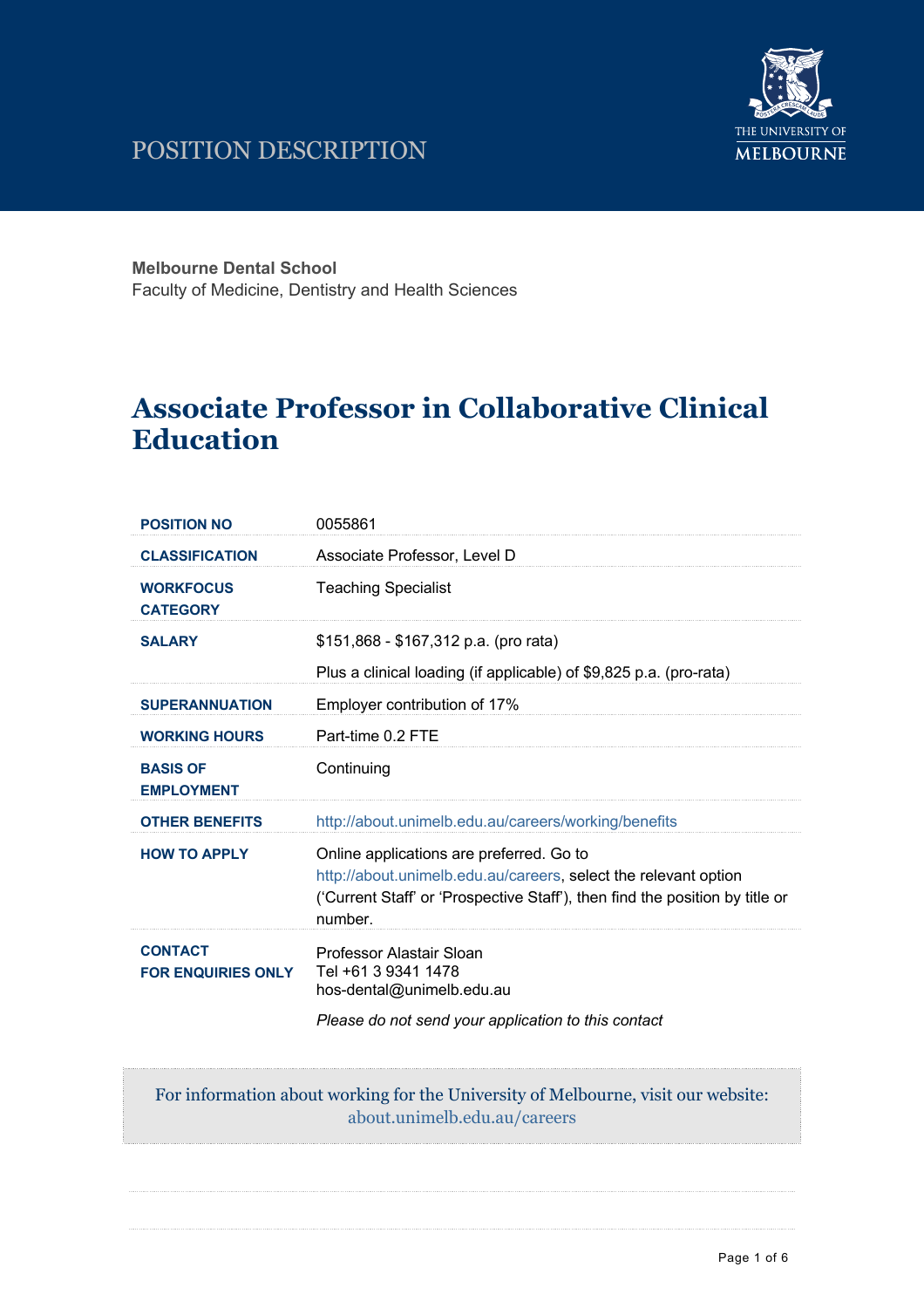# *Position Summary*

The Associate Professor Collaborative Clinical Education will work closely with Melbourne Dental School academic staff to promote excellence in Work Integrated Learning and integrated knowledge for entry into the dental profession. The successful incumbent will significantly contribute to curriculum improvement initiatives and innovation in teaching and learning, with a particular focus on supporting the Doctor of Dental Surgery (DDS) 4 clinical experience and their final case presentations along with a collaborative program development across the DDS and the Bachelor of Oral Health (BOH). This role will be actively supported by the Deputy Head of School and will work closely with the Academic Lead, DDS 4, Clinical Lead DDS4, Director of the BOH and Director, Teaching and Learning.

The position may also teach or provide course content in the DDS and BOH degrees as appropriate.

At the Melbourne Dental School, we foster a values-based culture of innovation and creativity to enhance the research performance of the University and to achieve excellence in teaching and research outcomes. The successful incumbent will be part of our dedicated Team focusing on strategic reviews of education, research and organisational structure, also known as MDS'25.

We invest in developing the careers and wellbeing of our students and staff and expect all our leaders to live our values of:

- Collaboration and teamwork
- **Compassion**
- Respect
- **Integrity**
- **Accountability**

# *1. Key Responsibilities*

## **1.1 TEACHING AND LEARNING**

- Senior academic leadership with respect to high quality curriculum development, evaluation, and review working closely with the Director, Teaching and Learning
- Þ Provide clinical leadership with respect to supporting the School in the developing Faculty Centre for Collaborative Practice and Learning and developing Oral Health Campus
- Represent the School, where appropriate, at relevant committees and working groups relevant to work integrated learning and collaborative practice and learning
- Support students through preparation of their final case presentations
- Provide advice to government, accreditation and peak bodies (local, state, national, international) where necessary
- Develop, prepare and deliver lectures, tutorials and seminars as appropriate
- Mark examination papers and complete assessments in the DDS and BOH as appropriate

## **1.2 SERVICE AND LEADERSHIP**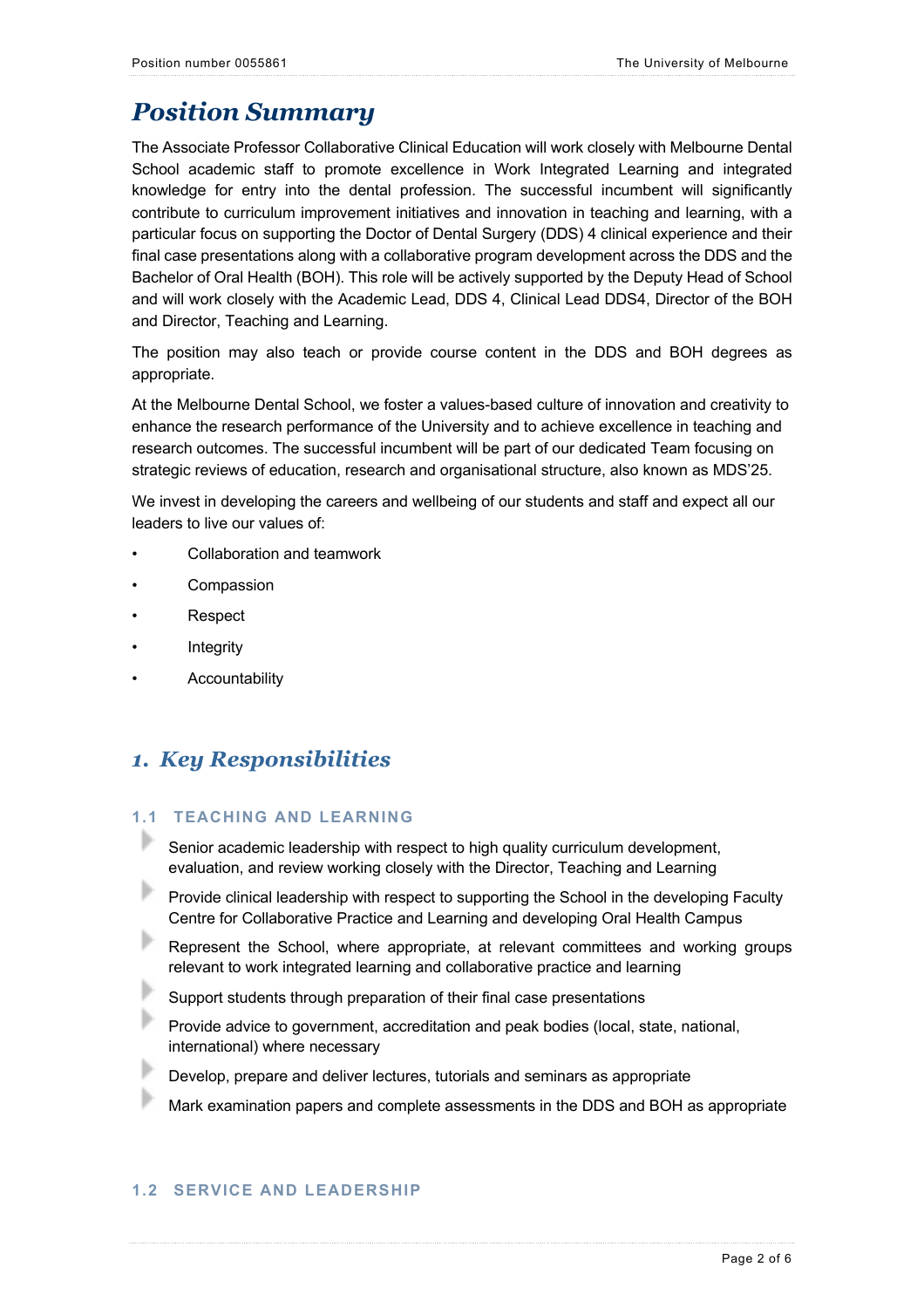- As a senior member of the School, provide leadership and foster excellence in research, teaching and community engagement for improved capability within the DDS and BOH
- Active participation in community engagement and professional activities related to the advancement of the discipline of Oral Health
- Active participation the Learning and Teaching Quality committee and other as appropriate
- b Positive engagement in learning and career development of self and others
- Effective demonstration and promotion of University values including diversity and inclusion and high standards of ethics and integrity

## *2. Selection Criteria*

#### **2.1 ESSENTIAL**

- A primary dental qualification registrable with the Dental Board of Australia and current AHPRA registration
- ь No current or previous notifications from AHPRA
- Highly developed written and verbal communication skills, including the ability to communicate with a range of stakeholders to maintain strong working relationships
- Þ Demonstrated capacity and familiarity with contemporary teaching and learning methods
- b Demonstrated leadership in Clinical Education
- Demonstrated ability to work independently and collaboratively in a team to achieve project goals and meet agreed deadlines.
- Þ Demonstrated ability to work collaboratively and collegially and have a capacity to communicate to others a commitment to a code of ethics.
- Þ Evidence of significant leadership role in teaching and learning
- Current active clinical practice experience.
- A demonstrated record of participating in and providing leadership in community affairs, particularly those related to the discipline, in the profession and community

### **2.2 DESIRABLE**

- Willingness to explore new educational methods for teaching and learning
- Experience of working with the Australian Dental Council, AHPRA or equivalent bodies
- A PhD or equivalent higher degree

### **2.3 SPECIAL REQUIREMENTS OF THE ROLE**

Compliance with Clinical Supervisor credentialling requirements, including a Criminal Records Check with Victoria Police and "Working with Children" requirements.

Possession of, or eligible for, and Operator Licence for Irradiating Apparatus for Dental Radiography, issued by the State Government of Victoria.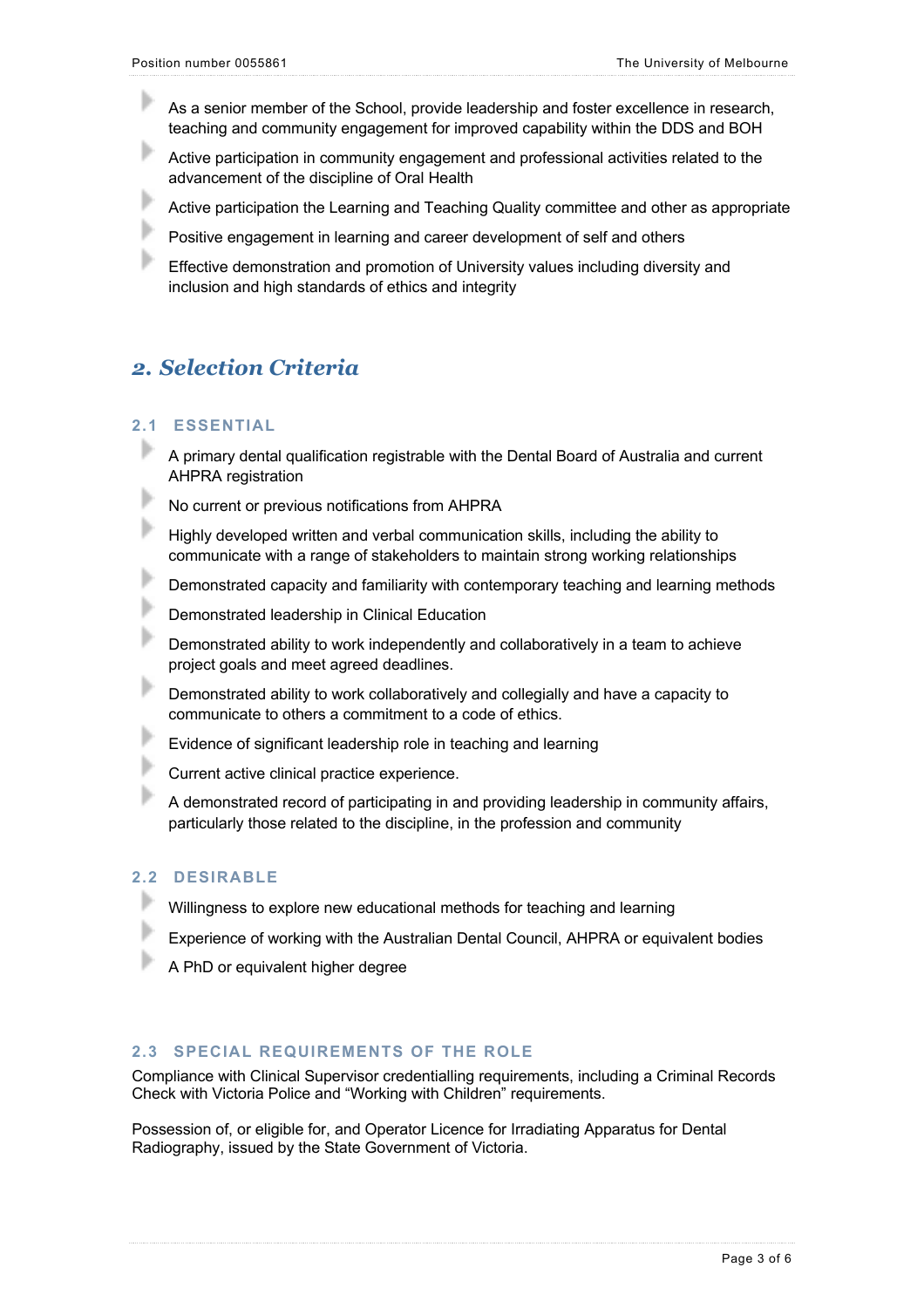# *3. Equal Opportunity, Diversity and Inclusion*

The University is an equal opportunity employer and is committed to providing a workplace free from all forms of unlawful discrimination, harassment, bullying, vilification and victimisation. The University makes decisions on employment, promotion and reward on the basis of merit.

The University is committed to all aspects of equal opportunity, diversity and inclusion in the workplace and to providing all staff, students, contractors, honorary appointees, volunteers and visitors with a safe, respectful and rewarding environment free from all forms of unlawful discrimination, harassment, vilification and victimisation. This commitment is set out in the University's People Strategy 2015-2020 and policies that address diversity and inclusion, equal employment opportunity, discrimination, sexual harassment, bullying and appropriate workplace behaviour. All staff are required to comply with all University policies.

The University values diversity because we recognise that the differences in our people's age, race, ethnicity, culture, gender, nationality, sexual orientation, physical ability and background bring richness to our work environment. Consequently, the People Strategy sets out the strategic aim to drive diversity and inclusion across the University to create an environment where the compounding benefits of a diverse workforce are recognised as vital in our continuous desire to strive for excellence and reach the targets of Growing Esteem.

# *4. Occupational Health and Safety (OHS)*

All staff are required to take reasonable care for their own health and safety and that of other personnel who may be affected by their conduct.

OHS responsibilities applicable to positions are published at:

**http://safety.unimelb.edu.au/topics/responsibilities/**

These include general staff responsibilities and those additional responsibilities that apply for Managers and Supervisors and other Personnel.

# *5. Other Information*

### **5.1 ORGANISATION UNIT**

#### http://www.dent.unimelb.edu.au/

The Melbourne Dental School has a strong tradition in Oral Health education and research, and an established international reputation in several research areas. The School offers undergraduate and graduate degrees in oral health and dentistry, as well as clinical specialist postgraduate training and an extensive suite of Continuing Professional Development programs. Clinical teaching occurs in the Royal Melbourne Dental Hospital, the Melbourne Dental Clinic, and a wide range of community health providers. Research in the School is an integral component of staff and student activities underpinning both the undergraduate and graduate curricula. The major research activities of the school are conducted via three Divisions and four major research groups, which range translational biomedical science to clinical studies, pedagogical research. The Head of School joined the University of Melbourne in 2020 and is leading a programme of change within the School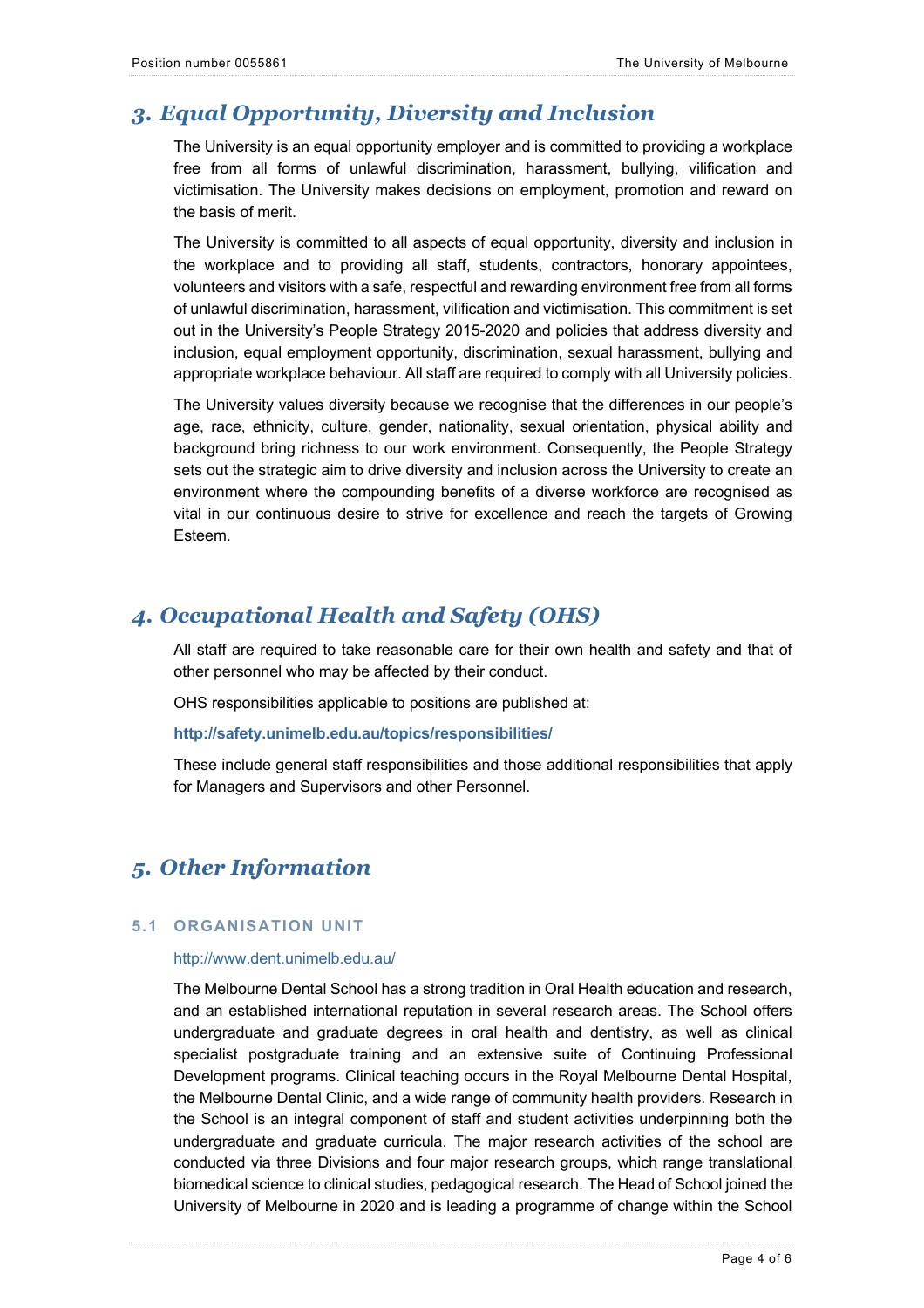focusing on strategic reviews of education, research and organisational structure, known as MDS'25.

### **5.2 FACULTY OF MEDICINE, DENTISTRY AND HEALTH SCIENCES**

#### www.mdhs.unimelb.edu.au

The Faculty of Medicine, Dentistry & Health Sciences has an enviable research record and is the University of Melbourne's largest faculty in terms of management of financial resources, employment of academic and professional staff, teaching of undergraduate and postgraduate (including research higher degree) students and the conduct of basic and applied research. The Faculty's annual revenue is \$628m with approximately 55% of this income related to research activities.

The Faculty has a student teaching load in excess of 8,500 equivalent full-time students including more than 1,300 research higher degree students. The Faculty has approximately 2,195 staff comprising 642 professional staff and 1,553 research and teaching staff.

The Faculty has appointed Australia's first Associate Dean (Indigenous Development) to lead the development and implementation of the Faculty's Reconciliation Action Plan (RAP), which will be aligned with the broader University – wide plan. To enable the Faculty to improve its Indigenous expertise knowledge base, the Faculty's RAP will address Indigenous employment, Indigenous student recruitment and retention, Indigenous cultural recognition and building partnerships with the Indigenous community as key areas of development.

#### **5.3 THE UNIVERSITY OF MELBOURNE**

Established in 1853, the University of Melbourne is a leading international university with a tradition of excellence in teaching and research. The main campus in Parkville is recognised as the hub of Australia's premier knowledge precinct comprising eight hospitals, many leading research institutes and a wide-range of knowledge-based industries. With outstanding performance in international rankings, the University is at the forefront of higher education in the Asia-Pacific region and the world.

The University employs people of outstanding calibre and offers a unique environment where staff are valued and rewarded.

Further information about working at The University of Melbourne is available at **http://about.unimelb.edu.au/careers**.

## **5.4 GROWING ESTEEM, THE MELBOURNE CURRICULUM AND RESEARCH AT MELBOURNE: ENSURING EXCELLENCE AND IMPACT TO 2025**

Growing Esteem describes Melbourne's strategy to achieve its aspiration to be a publicspirited and internationally-engaged institution, highly regarded for making distinctive contributions to society in research and research training, learning and teaching, and engagement. **http://about.unimelb.edu.au/strategy-and-leadership**

The University is at the forefront of Australia's changing higher education system and offers a distinctive model of education known collectively as the Melbourne Curriculum. The new educational model, designed for an outstanding experience for all students, is based on six